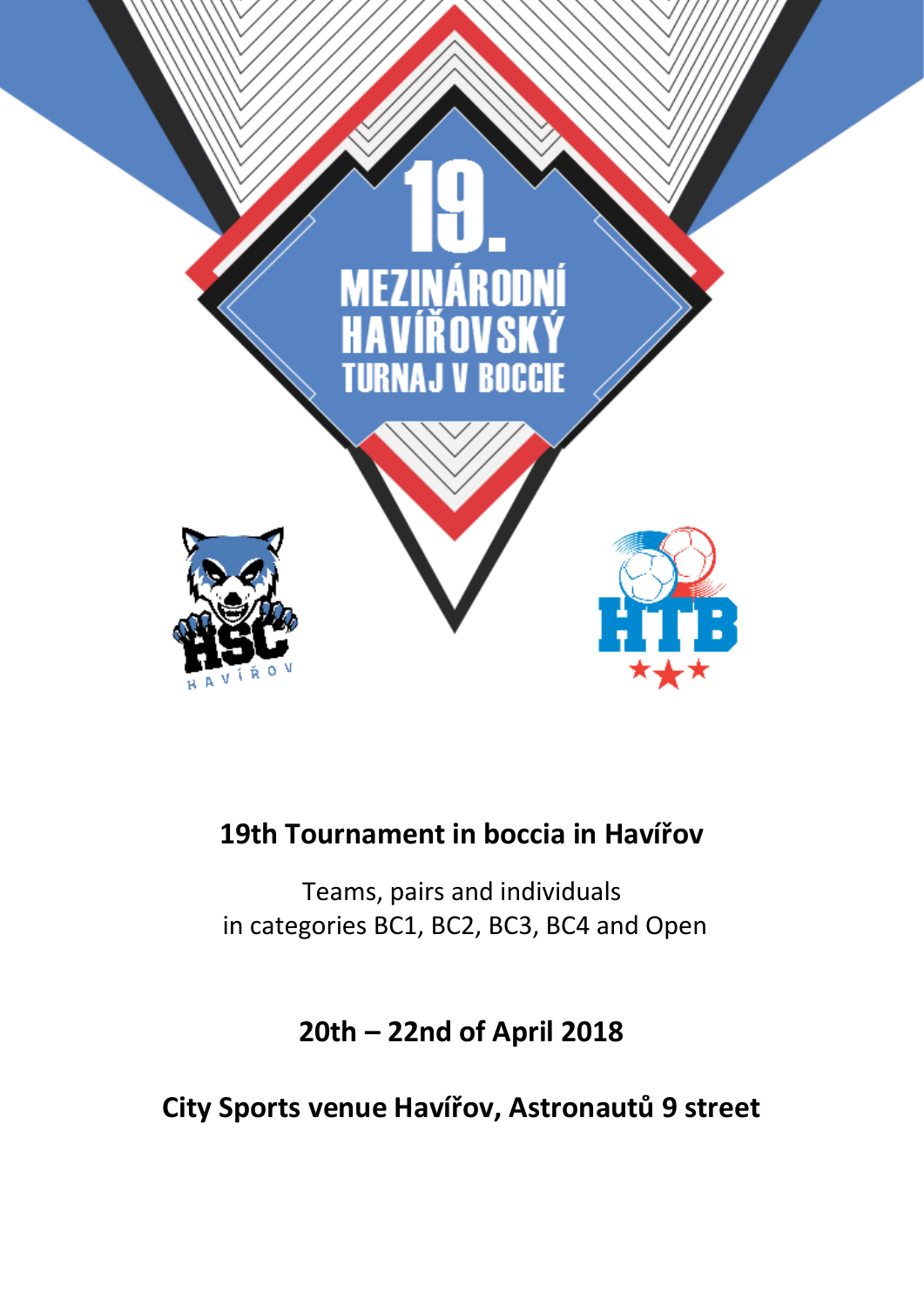## **GENERAL INFORMATIONS**

| <b>ORGANISER</b>                                              | Handicap sport club Havířov, z. s.<br>www.hschavirov.cz       |
|---------------------------------------------------------------|---------------------------------------------------------------|
| <b>PLACE</b>                                                  | Městská sportovní hala Havířov                                |
| <b>DATE</b>                                                   | $20. - 22. 4. 2018$                                           |
| <b>ACCOMODATION</b>                                           | Hotel Park Inn by Radisson Ostrava                            |
| <b>MAIN ORGANISER</b>                                         | Kateřina Šajnarová,<br>hschavirov@gmail.com, +420 773 942 225 |
| <b>COMMUNICATION, PRESENTATION</b><br><b>AND ACCOMODATION</b> | Eva Kučerová,<br>hschavirov@gmail.com, +420 606 039 903       |
| <b>MAIN REFEREE</b>                                           | Petr Kalman,<br>kalman.petr@gmail.com                         |
| <b>DIRECTOR OF CZECH BOCCIA</b><br><b>FEDERATION</b>          | Pavla Vrbová                                                  |
| <b>MEDICAL SERVICE</b>                                        | Alena Tomanová                                                |

## **I. TECHNICAL INFORMATIONS**

#### **Accommodation:**

Accommodation will be booked upon sent entries of teams in Park Inn by Radisson Hotel Ostrava. Address: Hornopolní 3313/42, 702 00 Ostrava (GPS 49°50'32.529"N, 18°16'8.028"E). <http://www.parkinn.cz/hotel-ostrava>

Accommodation is in comfort rooms equipped with free WIFI access, TV, bathroom with accessible entry and free Wellness and Fitness centre entry. Swim suite recommended to take with. Free parking available in a secured parking place in front of the hotel.

#### **Venue:**

City Sports venue Havířov Address: Astronautů 9 Str., Havířov (GPS 49°46'59.466"N, 18°26'10.144"E). http://www.ssrz.cz/www.ssrz.cz/kontakty\_mestska-sportovni-hala/index.html Free parking available in a secured parking place in front of the venue.



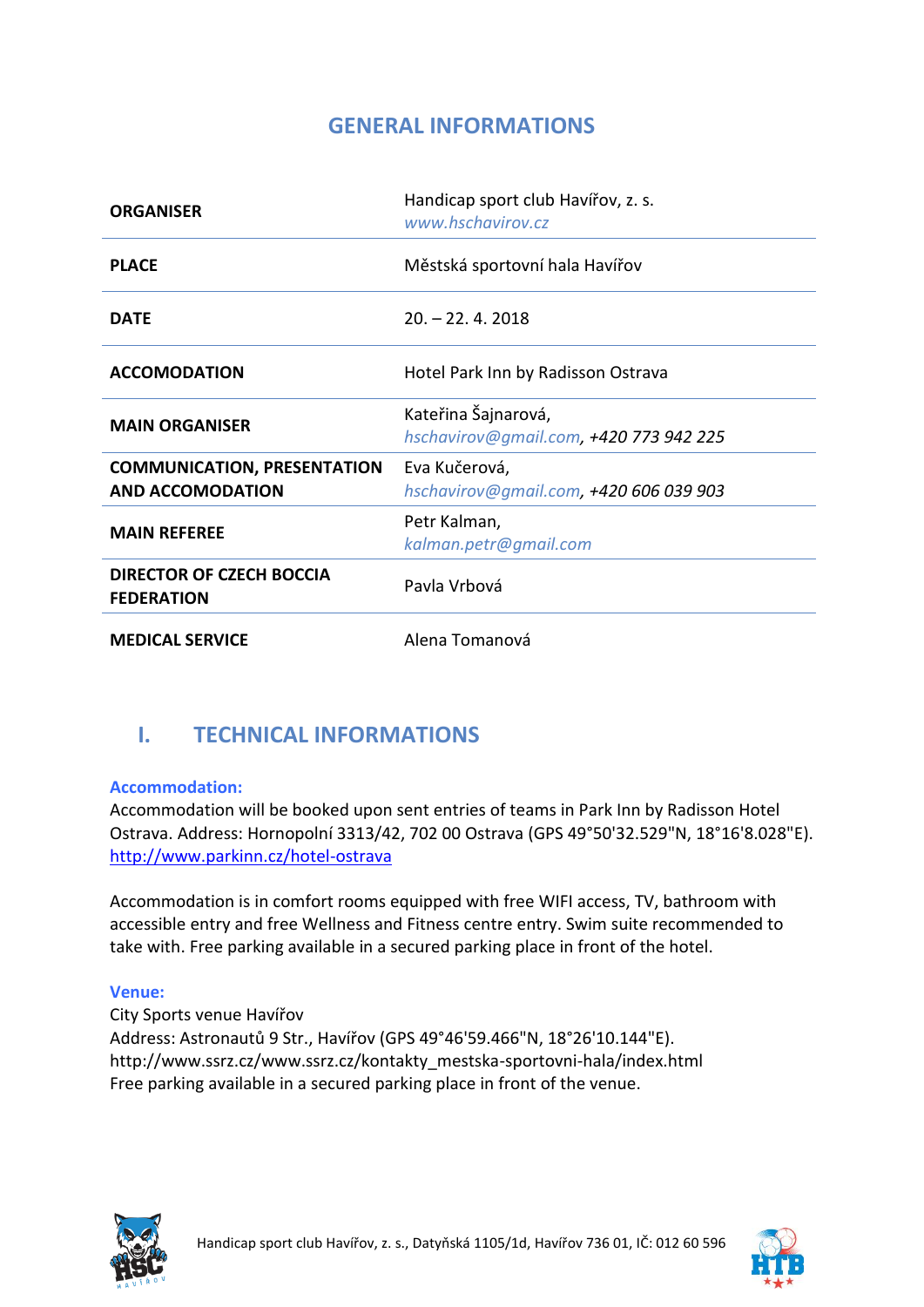### **Boarding:**

Breakfast and dinner will be served in the hotel. Lunch will be served in the sports venue. Boarding will be served upon a request sent in the Entry form.

Menu:

| <b>THURSDAY 19. 4. 2018</b> |                                                                                                                                                      |  |
|-----------------------------|------------------------------------------------------------------------------------------------------------------------------------------------------|--|
| <b>DINNER</b>               | In the hotel restaurant.                                                                                                                             |  |
| <b>FRIDAY 20. 4. 2018</b>   |                                                                                                                                                      |  |
| <b>BREAKFAST</b>            | In the hotel restaurant.                                                                                                                             |  |
| <b>LUNCH</b>                | a) 150 g Chicken with egg and vegetables, rice<br>b) 150 g Smoked meat, mashed potatoes<br>c) 260 g Vegetable rissole, potatoes                      |  |
| <b>DINNER</b>               | In the hotel restaurant.                                                                                                                             |  |
| <b>SATURDAY 21. 4. 2018</b> |                                                                                                                                                      |  |
| <b>BREAKFAST</b>            | In the hotel restaurant.                                                                                                                             |  |
| <b>LUNCH</b>                | a) 120 g Fried chicken, light potato salad<br>b) 150 g Pork with bean pods and bacon, potatoes<br>c) 260 g Penne with cheese-cream sauce and spinach |  |
| <b>DINNER</b>               | In the hotel restaurant.                                                                                                                             |  |
| <b>SUNDAY 22.4.2018</b>     |                                                                                                                                                      |  |
| <b>BREAKFAST</b>            | In the hotel restaurant.                                                                                                                             |  |
| <b>LUNCH</b>                | a) 150 g Spicy meat mix, potato pancakes<br>b) 260 g Homemade patty, sauerkraut, potatoes<br>c) 200 g Fried cauliflower, potatoes                    |  |



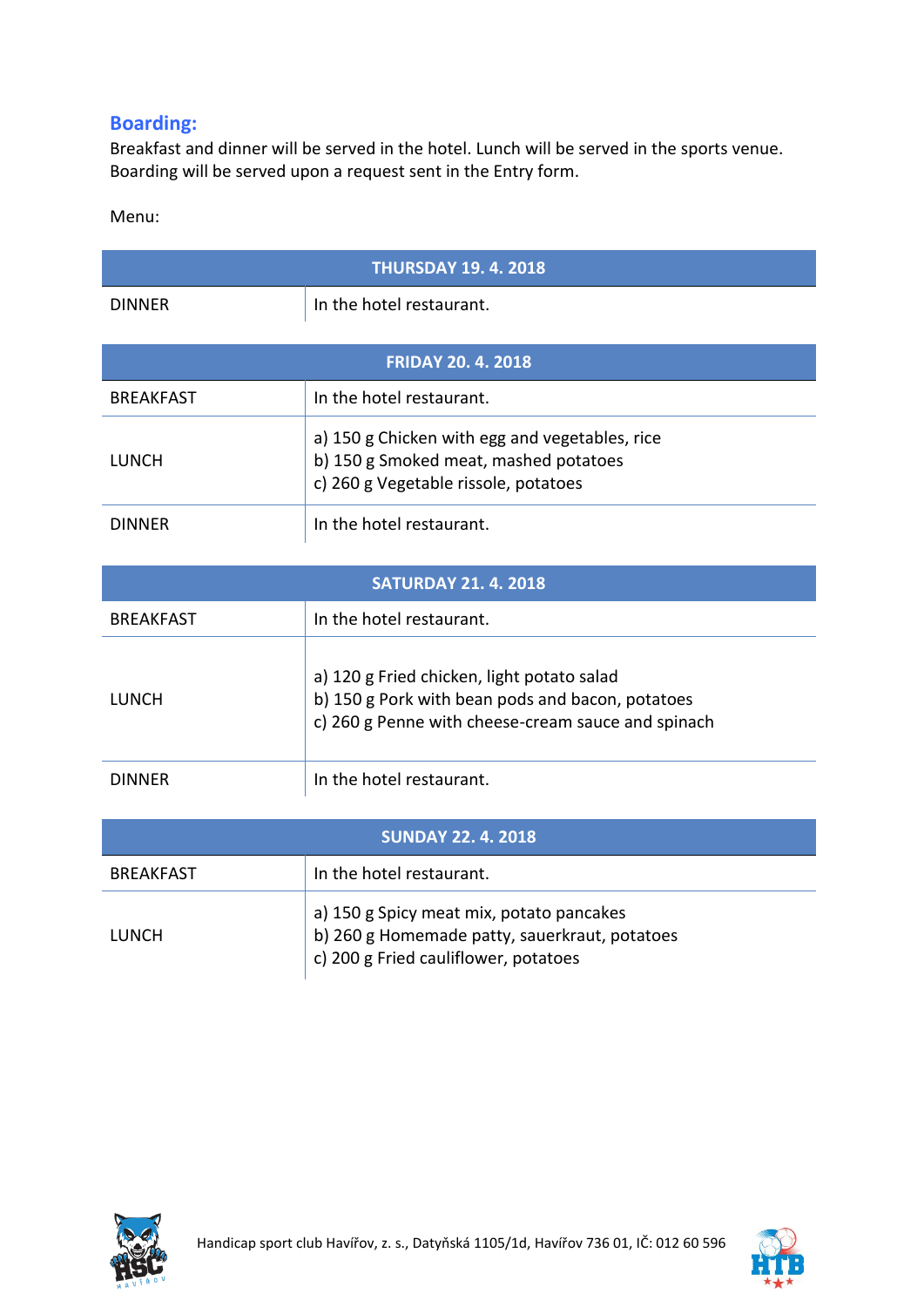#### **FEES:**

| <b>ENTRY FEES</b>                 |                      |  |  |
|-----------------------------------|----------------------|--|--|
| Teams, Paris and individual       | 500 CZK/player       |  |  |
| Only individuals                  | 400 CZK/player       |  |  |
| OPEN category (only on Saturday)  | 100 Kč/player        |  |  |
| <b>ACCOMODATION</b>               |                      |  |  |
| Park Inn hotel                    | 535 CZK/person/night |  |  |
| <b>BOARDING</b>                   |                      |  |  |
| Lunch                             | 90 CZK/person        |  |  |
| Dinner                            | 150 CZK/person       |  |  |
| Travel expenses are not included. |                      |  |  |

**All prices have TAX included.**

**Fees for entrance fees and lunches has to be paid as one transaction for entire team on the Bank account IBAN CZ76 2010 0000 0020 0035 1248, BIC (SWIFT) code FIOBCZPP. Please announce names of players or teams into the message for recipient. Finish the payment within 5 working days, after registration otherwise your entry will be cancelled. The invoice will be prepared upon your request.** 

**Invoice for accomodation and dinners will be make by Park Inn hotel.**

| <b>APPLICATION FORMS</b>                           |                                        |  |  |
|----------------------------------------------------|----------------------------------------|--|--|
| Players, czech language                            | https://goo.gl/forms/0z7E05sqbYva2CNs1 |  |  |
| Players, in english                                | https://goo.gl/forms/kegI0S97eWwaINmi1 |  |  |
| Referees, volunteers, others, in czech<br>language | https://goo.gl/forms/uiJgIOMgxi2PwpVI2 |  |  |

**Deadline for registration is 11st of April 2018. All changes after this date can not be accepted. If the player can not participace the tournament and this fact will not be announce till 11. 4., fees for accomodation and dinners can not be return. Please send the preliminary interest by the 15th of March 2018 on the e-mail hschavirov@gmail.com.**



!

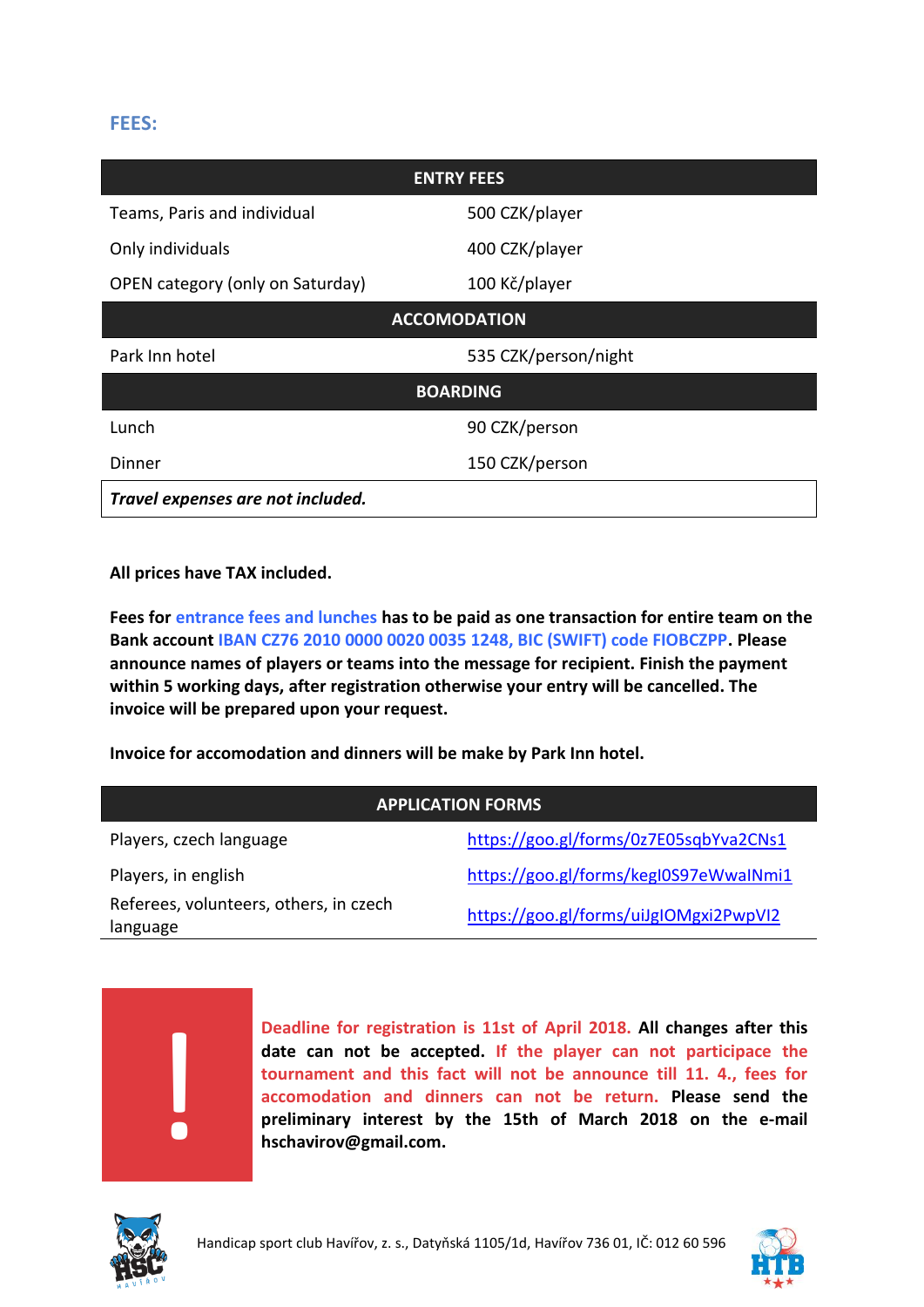#### Organizer's facebook event:

https://www.facebook.com/events/146748312685062/

#### NOTICE:

1. NO local transport is organised by the organizer. We can help to you with searching transport service.

2. For all ambulant participants. Venue sports shoes must be worn at any time in the venue!

#### **SCHEDULE:**

Presentation:

Thursday 18th April 2018 from 18:00 to 19:00 in the lobby of Park Inn hotel Ostrava. Friday 19th April 2018 from 8:15 to 8:45 in the venue. Friday 19th April 2018 from 19:00 to 19:30 in the lobby of Park Inn hotel Ostrava.

| <b>THURSDAY 19.4.</b> |                                               |  |
|-----------------------|-----------------------------------------------|--|
| $18:00 - 19:30$       | Arrivals and presentation                     |  |
| $19:00 - 20:00$       | Dinner                                        |  |
| $21:00 - 22:00$       | Referee and organisers – preparing sport hall |  |
|                       |                                               |  |
| <b>FRIDAY 20.4.</b>   |                                               |  |
| $08:15 - 08:45$       | Arrivals and presentation (sport hall)        |  |
| $06:30 - 11:00$       | Breakfast (hotel)                             |  |
| $06:00 - 09:30$       | Referee and organisers – preparing sport hall |  |
| $09:15 - 09:30$       | Team captain's meeting (sport hall)           |  |
| $09:30 - 09:45$       | Referee and volunteers meeting                |  |
| $09:00 - 17:00$       | Pairs and teams                               |  |
| $11:30 - 13:30$       | Lunch                                         |  |
| $18:30 - 19:30$       | Dinner                                        |  |
| 19:00 - 19:30         | Arrivals and presentation                     |  |
|                       |                                               |  |

#### **SATURDAY 21. 4.**

| $06:30 - 11:00$ | <b>Breakfast</b>                            |
|-----------------|---------------------------------------------|
| $09:00 - 17:00$ | Individuals, 1st part                       |
|                 | OPEN tournament (sport hall – smaller hall) |
| $11:30 - 13:30$ | Lunch                                       |



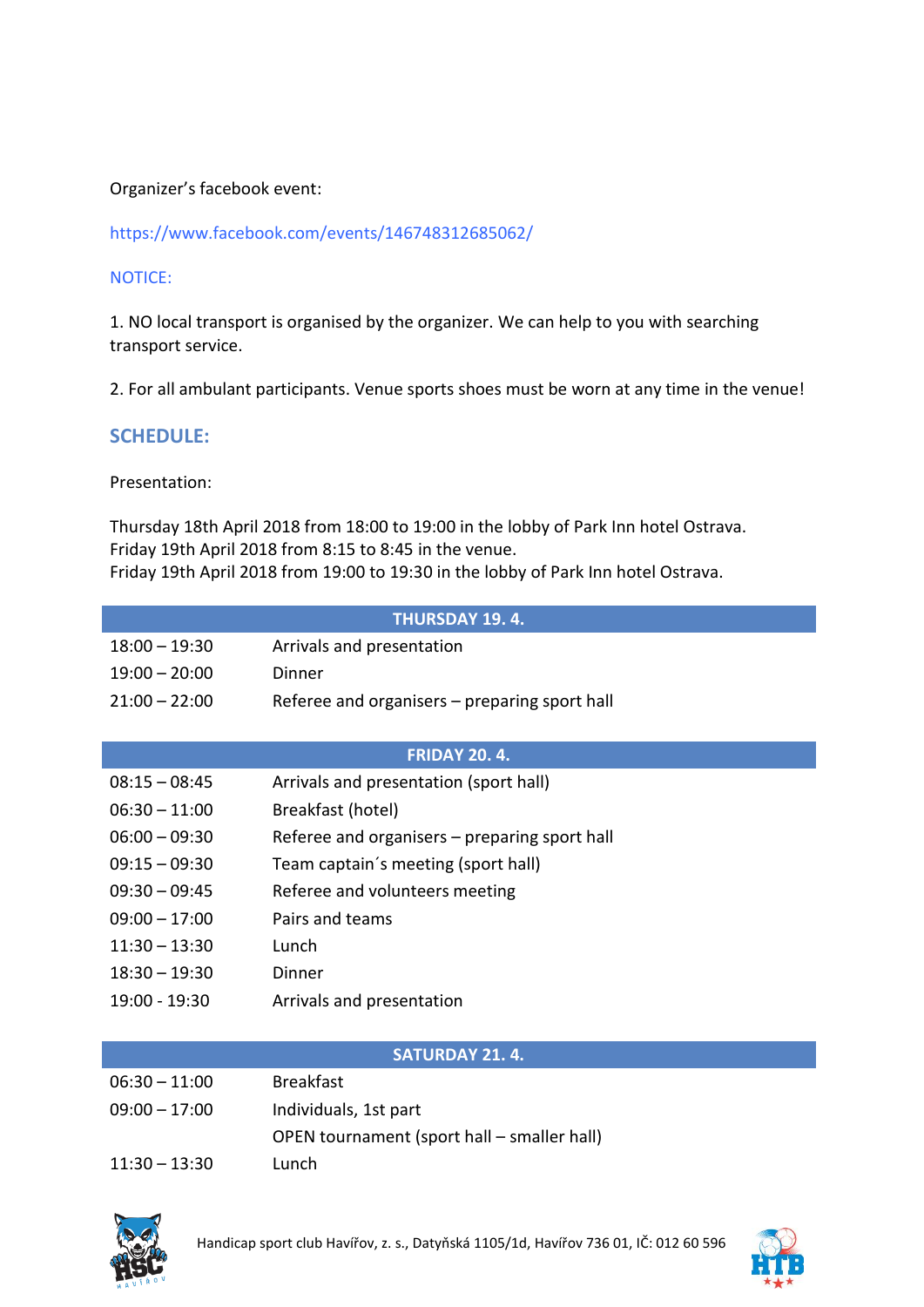| $18:30 - 19:30$     | Dinner                           |  |  |
|---------------------|----------------------------------|--|--|
| <b>SUNDAY 22.4.</b> |                                  |  |  |
| $06:30 - 11:00$     | <b>Breakfast</b>                 |  |  |
| do 10:00            | Check out Park Inn hotel Ostrava |  |  |
| $09:00 - 14:00$     | Individuals, 2nd part and finals |  |  |
| $11:30 - 13:30$     | Lunch                            |  |  |
| $14:15 - 15:00$     | Medal ceremony                   |  |  |
| od 15:15            | Departute                        |  |  |

The organizer reserves the right to change the timetable if necessary. Any changes will be published in the venue and in the hotel as well.

## **II. SPORTS INFORMATIONS**

| <b>EVENT</b>                   | <b>CATEGORY</b> | <b>MAX. NUMBERS IN</b><br><b>CATEGORY</b> |
|--------------------------------|-----------------|-------------------------------------------|
| <b>Teams</b>                   | $BC1 + BC2$     | 6 teams                                   |
| <b>Pairs</b>                   | BC <sub>3</sub> | 6 pairs                                   |
|                                | BC4             | 6 pairs                                   |
| <b>Individuals</b>             | BC1             | 16                                        |
|                                | BC <sub>2</sub> | 16                                        |
|                                | BC <sub>3</sub> | 16                                        |
|                                | BC4             | 16                                        |
| <b>OPEN</b> (only on Saturday) | <b>OPEN</b>     | 16                                        |

**Teams and Pairs participants have an automatic slot for individual tournament. OPEN category tournament will be played on Saturday 21st April 2018. This event is open also for non-eligible players.**

**Tournament will be played according to the BISFed rules 2017, version 2.**

**http://www.bisfed.com/wp-content/uploads/2017/03/Final\_BISFed-2017-Competition-Rules-V2.pdf**

**Protest:**

**For the protest an official form must be used within the fee of 100 CZK by 30 minutes after the game conclusion. All players and assistants must wear official team jerseys while on the court of play or in the call room.**